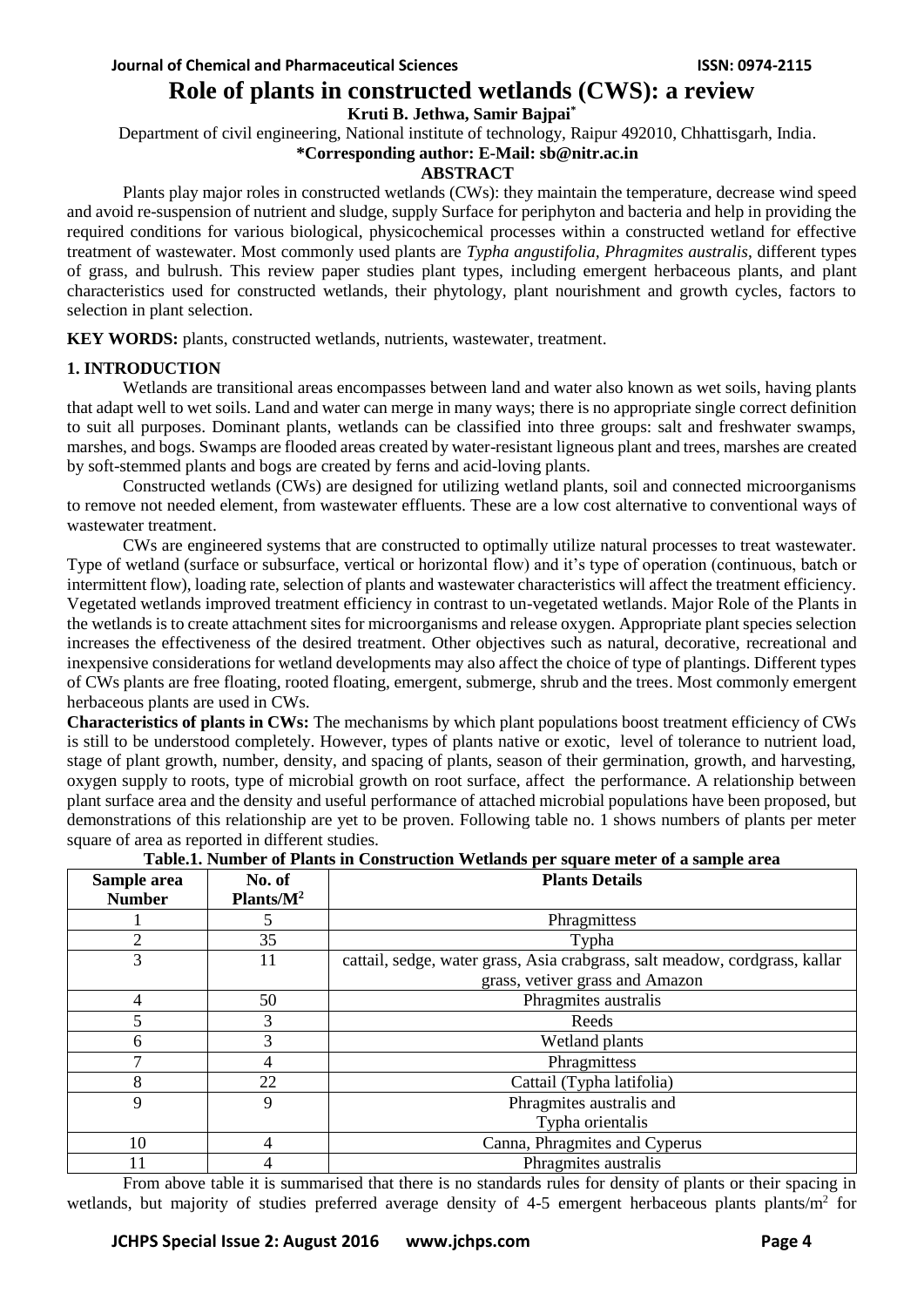management of the wastewater. However, a few constructed wetlands keep up the species composition and density distributions envisioned by their designers. Many of these changes in plant densities may be foreseeable and may have little apparent effect on treatment performance. Other changes, however, may result in poor performance and the resultant need for increased management. Table no.2 explains the factors for wetland plant selection.

| <b>Table.2. Factors to Consider in Plant Selection</b> |                                                                                             |  |  |  |  |  |
|--------------------------------------------------------|---------------------------------------------------------------------------------------------|--|--|--|--|--|
| <b>Factors</b>                                         | <b>Comments</b>                                                                             |  |  |  |  |  |
| Local experts                                          | Take a consult from an experienced person from government agencies and private              |  |  |  |  |  |
|                                                        | companies.                                                                                  |  |  |  |  |  |
| Native species                                         | Rate of Survival will be high of native species.                                            |  |  |  |  |  |
| Tolerant of High                                       | Select the plant which wills survive in continues flow of waste water.                      |  |  |  |  |  |
| nutrient load under                                    |                                                                                             |  |  |  |  |  |
| flooding condition                                     |                                                                                             |  |  |  |  |  |
| Growth                                                 | Long lasting plants are generally preferred over annual plants because plants will continue |  |  |  |  |  |
| characteristics                                        | growing in the same area and there is no concern about seeds being washed or carried        |  |  |  |  |  |
|                                                        | away. For emergent species, persistent plants are generally preferred over semi-non-        |  |  |  |  |  |
|                                                        | persistent plants because the standing plant material provides added shelter and insulation |  |  |  |  |  |
|                                                        | during the winter season.                                                                   |  |  |  |  |  |
| Rate of growth                                         | Slower growing plants will require a greater number of plants, planted closer together, at  |  |  |  |  |  |
|                                                        | start-up to obtain the same density of plant coverage in the initial growing season.        |  |  |  |  |  |
| Wildlife benefits                                      | If the wetland is to be used for habitat of wildlife, select the plants that provide food,  |  |  |  |  |  |
|                                                        | shelter for particular animal.                                                              |  |  |  |  |  |

**Advantage of Emergent Herbaceous Plants:** Emergent wetland plants are key structural components of wetlands. Their various changes allow aggressive growth in flooded soils. These changes include following characters: lenticels that permit air to flow into the plants; aerenchymous tissues that allow gaseous convection all over the length of the plant, which provides air to plant roots; special morphological growth structures, such as supports, knees, or an airfilled root, that supply extra root aeration; adventitious roots for surface assimilation of gases and plant nutrients directly from the water column and extra natural tolerance to chemical by-products resulting from growth in anaerobic soil conditions. The most important function of emergent vegetation in free water surface (FWS) systems is providing support for increasing fluffy mass, deposition and filtration of suspended solids through idealized hydrodynamic conditions. Emergent wetland plant species also play a role in winter performance of FWS constructed wetlands by insulating the water surface from cold temperatures, trapping falling and drifting snow, and reducing the heat loss effects of wind. Limited information is available to show significant or constant effects of different plant species selection on constructed wetland performance. The wetland expertise is strongly encouraged to get information from experienced home wetland practitioners when selecting emergent herbaceous species to ensure selection of locally successful species.

**Plant nourishment and Growth cycle:** Wetland plants need optimum natural environment in each stage of their life cycles, together with germination and preliminary plant growth, normal seasonal growth patterns, and plant senescence and decay. A large variety of studies explain growth cycles, timing of seed release, overwintering ability, nutrient and energy cycling and other description and processes that provide wetland plant species with a competitive advantage in their natural habitats. An overview of important characteristics follows: emergent herbaceous wetland species planted early in the rising season in moderate climates generally multiply by vegetative reproduction to a maximum total standing biomass in late summer or early fall within a single rising season. This biomass may symbolize many growth and demise periods for individual plants during the course of the growing period or it may stand for a single emergence of plant structures, depending on types of species. For many species, seeds are developed at the same time with maximum standing crop and transported with maturation in the fall for early germination in the spring. For a few species having high lignin content, mainly cattail, bulrush, and common reed, much of the plant remains standing as dead biomass that gradually decays for the duration of the winter period. In FWS systems, this standing dead biomass provides additional structure for enhanced flocculation and sedimentation that is vital in wetland treatment performance all through the cycle.

Dead biomass standing and fallen, also is vital to root viability under flooded, in winter season it provides insulating film, in adding up the internal load on the system. Like others all plants, wetland plants also require many nutrients for healthy growth. Wetland plants consume macro-nutrients (Nitrogen (N) and Phosphorus (P)) and micronutrients (including metals) through their roots during active plant expansion. While municipal wastewater can supply sufficient quantities of these limiting nutrients, other type of contaminate water, including industrial wastewater, acid mine drainage and storm water, may not. N and P are key nutrients in life cycles of wetland plants. However, plant consume of N and P is not a significant mechanism for removal of these elements in most wetlands receiving partially treated municipal wastewater because N and P are taken up and released in the cycle of plant growth and death. Un-decomposed waste from dead organic matter provides storage space for P, metals and other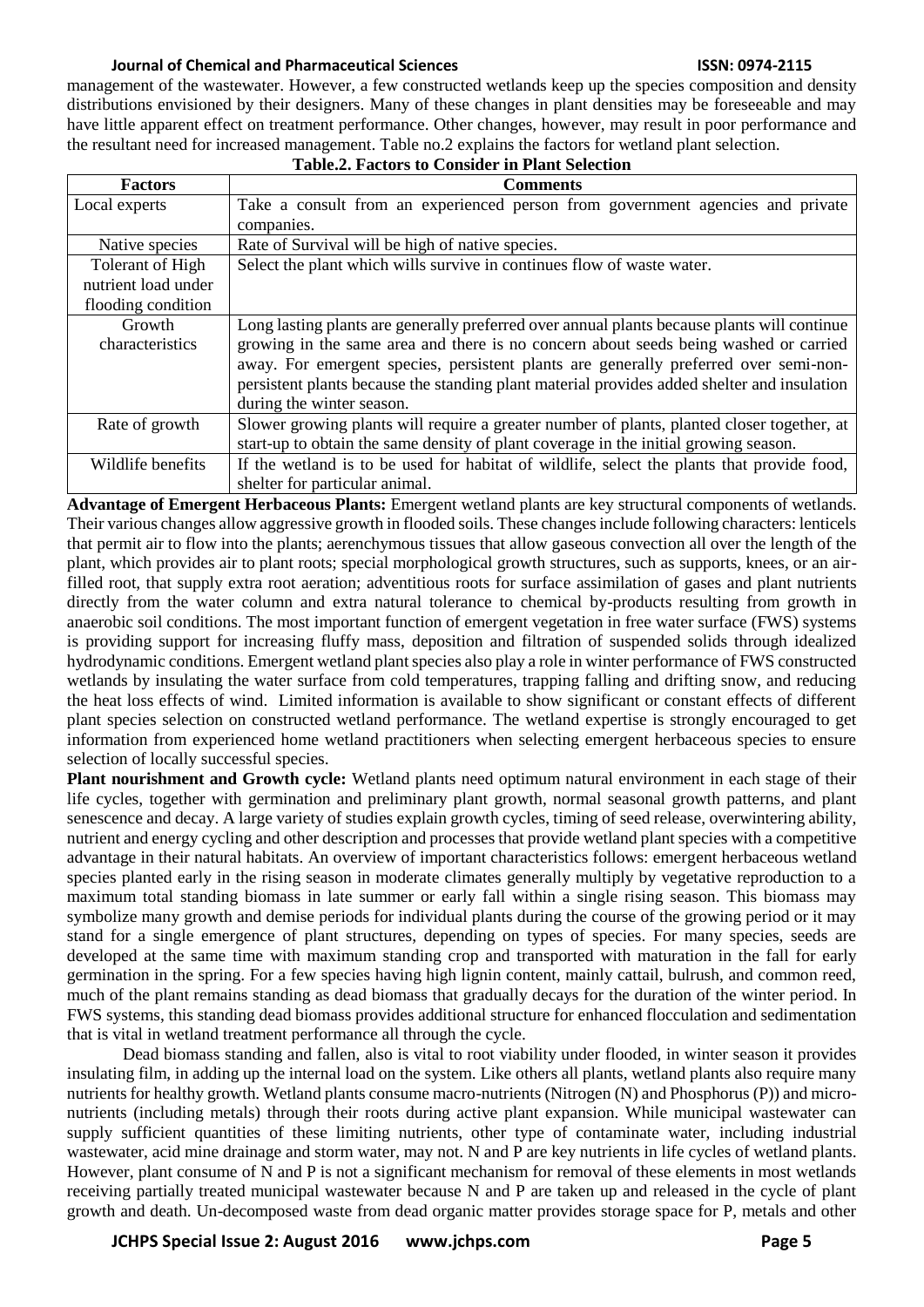relatively conservative elements. While uptake rates of N and P are potentially high, harvesting plant biomass to take out these nutrients has been limited to floating plant, in which the plants can be harvested with only short altering of scheme performance.

**Plant Harvesting:** Toet (2005), summarised that the harvesting done before cold was insignificant in wastewater treatment. Whereas Zheng (2014), guided that the plants are harvested in November before the cold winter by cutting upper parts of 20-30 cm over the ground but results show negligent effect in nitrogen removal. Whereas Sohair (2013), mention harvesting 10 cm from gravel base however no significance of harvesting is mentioned. Brix, enlighten there is insignificant role of harvesting in wetland for treatment of wastewater. There is a few research has been done for harvesting of wetland plants. From above discussion we summarised that harvesting is done before next growing season, Cutting is limited up to 20-30cm above the ground level, and there is insignificant role of harvesting in nutrient removal.

**Summary of wetland plants for different pollutants removal:** Following table no. 3 is the summary of 13 wetlands and the different variety of plants are utilised for treatment of wastewater.

| <b>Plants Details</b> | Media/Soil      | <b>Type and Nature of wastewater</b>   | Pollutant             | <b>Initial</b>        | Pollutant    |
|-----------------------|-----------------|----------------------------------------|-----------------------|-----------------------|--------------|
|                       |                 |                                        | name                  | conc.                 | removals     |
| Foxtail Grass,        | Pea gravel,     | Synthetic Strom water dosing and       | <b>NO<sub>x</sub></b> | $3.60$ mg/l           | 47-97%       |
| Flax Lily,            | sand, and       | Treatment plant effluent for each      | <b>TN</b>             | $5.04$ mg/l           | 35-58%       |
| Banksia, and          | loamy sand      | media type, five mesocosms were        | <b>TP</b>             | $4.51$ mg/l           | 6-36%        |
| <b>Bottlebrush</b>    |                 | planted with native vegetation, with   |                       |                       |              |
|                       |                 | the remaining five unvegetated         |                       |                       |              |
|                       |                 | barren, providing five replicates for  |                       |                       |              |
|                       |                 | each treatment.                        |                       |                       |              |
| Typha                 | Lockport        | 1. Treat sewage lagoon wastewater on   | TP                    | 189                   | 18%          |
|                       | dolomite        | a year round basis in a cold climate   |                       | (mg/m2/d)             |              |
|                       | Queenston       | 2. The key features of these wetlands  | <b>TP</b>             | 400-700               | 17-28%       |
|                       | shale           | were sub-surface flooding, pulse or    |                       | (mg/m2/d)             |              |
|                       | Fonthill sand   | intermittent<br>hydraulic<br>loading,  | <b>TP</b>             | 105-331               | 5-58%        |
|                       |                 | vertical flow and bottom drainage      |                       | $(mg m-2 day-1)$      |              |
|                       |                 | from root beds                         |                       |                       |              |
| P. australis,         | The sub-surface | A residential complex with 5000        | <b>BOD</b>            | 155 (mg/l)            | 90%,         |
| T. latifolia,         | flow CW used    | person visiting every day and this     | <b>TSS</b>            | $170$ (mg/l)          | 65%,         |
| P. hydropiper,        | in this study   | CW is designed to treat the sewage     | $PO4-P$               | $5.75 \ (mg/l)$       | 76%          |
| A. sessilis,          | having lined    | generated from this complex which is   | NH <sub>4</sub> -N    | $22.8 \text{ (mg/l)}$ | 86%          |
| C. esculenta          | gravel beds     | about 5-6 MLD.                         |                       |                       |              |
| and                   | supporting      |                                        |                       |                       |              |
| P. stratoites         | aquatic plants  |                                        |                       |                       |              |
| J. effuses,           | sand and clay   | 1. Nutrients from agricultural runoff- | TP%                   |                       |              |
| C. lurida, and        |                 | 2.A greenhouse experiment was          | J. effusus            | 2.5(mg/l)             | 77%          |
| D. acuminatum         |                 | conducted to study phosphorus          | C. lurida             | 2.5(mg/l)             | 85%          |
|                       |                 | retention rates in unvegetated and     | D.                    | 2.5(mg/l)             | 74%          |
|                       |                 | vegetated<br>constructed<br>wetland    | acuminatum            |                       |              |
|                       |                 | mesocosms                              | Mixed                 | 2.5(mg/l)             | 82%          |
| Phragmites            | Type 1 beds     | 1. Previously screened urban           |                       | $D=0.27m$             |              |
| australis             | contain coarser | wastewater flow to imhoff tank.        | $\rm{COD}$            | $160-400$ (mg/l)      | 70-80        |
|                       | gravel while    | 2. From imhoff tank to water will      | <b>BOD</b>            | $60-220$ (mg/l)       | 70-85        |
|                       | type 2 beds     | flow to CWs/HLRs: 20, 27, 36 and       | ammonia               | 48-75.4(mg/l)         | 40-50        |
|                       | contain finer   | 45 mm/d.                               | and DRP               | $7-15.3$ (mg/l)       | $10 - 22$    |
|                       | gravel. Type D  | Type A beds have an aspect ratio of    | Depth= $0.5m$         |                       |              |
|                       | beds have a     | 1:1, B of 1.5:1, C of 2:1 and D of     | $\rm{COD}$            | $160-400$ (mg/l)      | 60-65%       |
|                       | lesser water    | 2.5:1.                                 | <b>BOD</b>            | $60-220$ (mg/l)       | 50-60%       |
|                       | depth           |                                        | NH <sub>4</sub>       | 48-75.4(mg/l)         | 25-30%       |
|                       |                 |                                        | <b>DRP</b>            | $7-15.3$ (mg/l)       | $2 - 10%$    |
| Common reed           | Gravel          | Settled urban wastewater               | $\rm{COD}$            | $7.4 - 10(g/m2/d)$    | 81% or       |
| (Phragmites           |                 | Intermittent and continuous feeding    |                       |                       | (6 g/m2/d)   |
| <i>australis</i> )    |                 | study                                  |                       | $0.67 - 1.0(g/m2/d)$  |              |
|                       |                 | No effects of intermittent and         | ammonium              |                       | 98% or (0.6- |
|                       |                 | continuous because small size of       |                       |                       | 0.4g/m2/d)   |
|                       |                 | wetland                                |                       |                       |              |
| common reed (         | Gravel          | Synthetic wastewater was designed      | BOD,                  | $300$ mg/l            | 89%          |
| Phragmites            |                 | and used to simulate to                | TKN and               | $60$ mg/l             | 65%          |
|                       |                 |                                        | ortho-                |                       |              |

**Table.3. Details of pollutants removal by different plants species**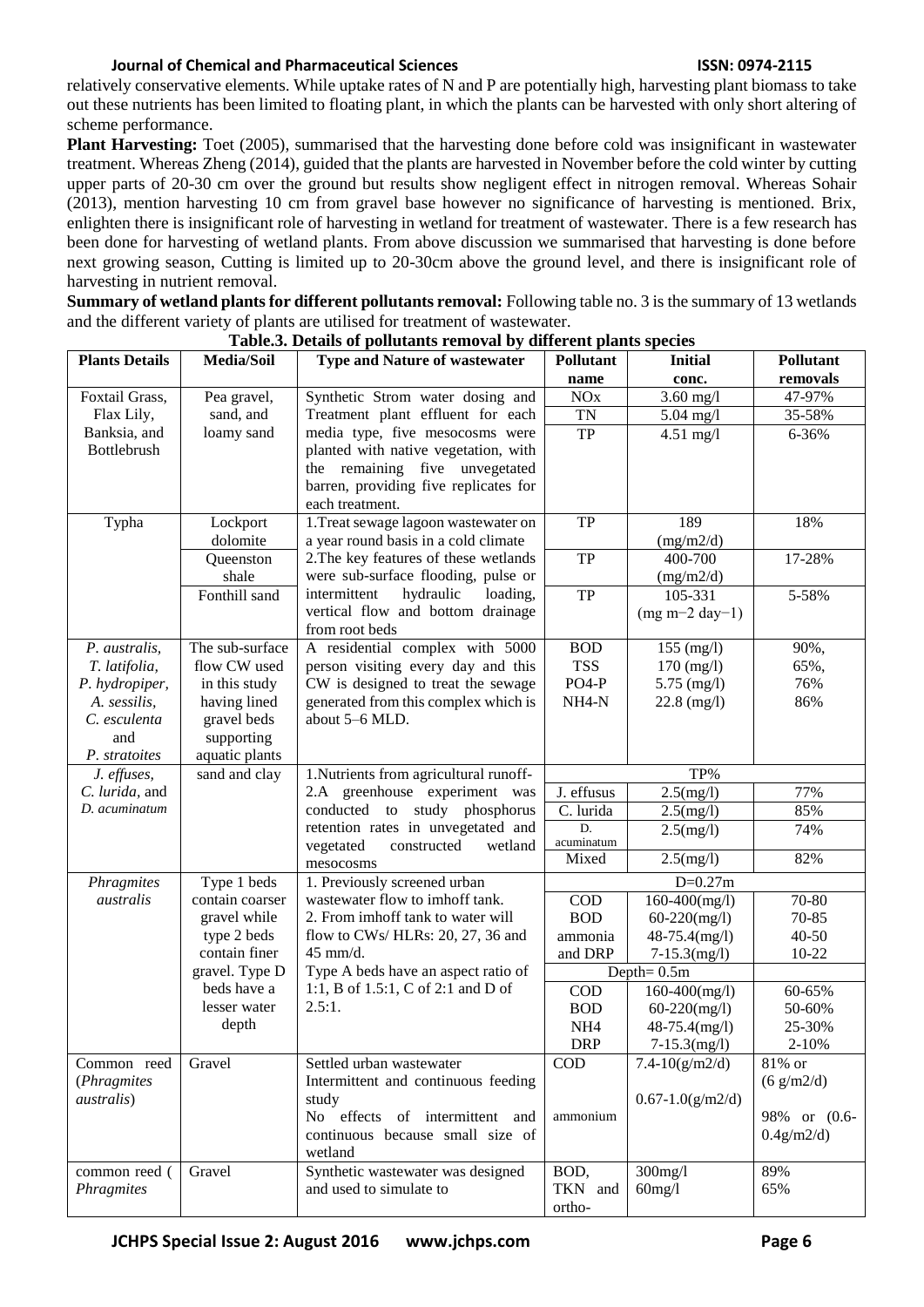| australis<br>and         |                 | best the characteristics<br>the<br>of    | phosphate               | 10mg/l                 | 60%       |
|--------------------------|-----------------|------------------------------------------|-------------------------|------------------------|-----------|
| cattails, Typha          |                 | domestic wastewater                      | $(P - O43-)$            |                        |           |
| latifolia).              |                 |                                          |                         |                        |           |
|                          |                 |                                          |                         |                        |           |
| T.angustifolia,          | fine<br>Paxton  | wetland was designed to treat the        | TSS,                    |                        | 94,       |
| P.australis,             | sandy loam soil | milkroom parlor wastewater from          | <b>BOD</b>              | 17.04(g/m2/d)          | 85,       |
| S. pungens               |                 | 100 dairy cows, generating 2650 1/d      |                         | 0.188(g/m2/d)          |           |
|                          |                 | and a BOD5 loading of 1500 mg /l         | <b>TP</b>               |                        | 68,       |
|                          |                 |                                          |                         |                        |           |
|                          |                 | with a resulting effluent of 30mg/l      | $NO3^-$                 |                        | 60 and    |
|                          |                 | BOD5 and minimum retention of at         | $NO2^-$                 |                        | 53%       |
|                          |                 | least 12 days                            |                         |                        |           |
| common reed              | Soil            | Domestic and small quantity<br>of        | $\overline{\text{SS}}$  | $102 \pm 21.6$ (mg/l)  | 71.8%     |
|                          |                 |                                          | <b>BOD</b>              |                        | 70.4%     |
| (Phragmites              |                 | industrial wastewater                    |                         | $83.7 \pm 15.8$ (mg/l) |           |
| <i>australis</i> ) and   |                 | The system consisted of a grill-         | <b>COD</b>              | 249.4±52.2             | 62.2%     |
| (Typha)                  |                 | separation tank, a holding bank,         | <b>TC</b>               | (mg/l)                 | 99.7%     |
| orientalis;              |                 | distribution ditches and constructed     |                         | $2.4 \times 10^6$      |           |
| Scirpus                  |                 | wetlands                                 |                         | CFU/100lm              |           |
|                          |                 |                                          | FC                      | $1.6 \times 10^6$      | 99.6%     |
| validus;                 |                 |                                          |                         |                        |           |
| Lemna minor)             |                 |                                          | <b>TP</b>               | $2.89 \pm 0.41$        | 29.6%     |
|                          |                 |                                          |                         | CFU/100lm              |           |
| Club-rush,               | Arable<br>land  | Retaining agricultural nutrients in      | <b>TSS</b>              | 29-530(mg/l)           | 5-72 %    |
| Cattail,                 | (Heavy clay)    | constructed wetlands-experiences         | <b>TP</b>               | $\overline{a}$         | 6-67 %    |
|                          |                 | under boreal conditions in south         |                         |                        | 3-33 %    |
| Common water             |                 |                                          | <b>DRP</b>              | 47-730 (mg/l)          |           |
| plantain,                |                 | Finland                                  | <b>TN</b>               | 3100-9800(mg/l)        | 7-40 %    |
| Reed<br>canary           |                 |                                          | $NOx-N$                 | 2400-7900(mg/l)        | 8-38 %    |
| grass,                   |                 |                                          | NH <sub>4</sub> -N      | $90-105$ (mg/l)        | 50-57 %   |
| Meadowsweet              |                 |                                          |                         |                        |           |
| Yellow flag,             |                 |                                          |                         |                        |           |
|                          |                 |                                          |                         |                        |           |
| Compact rush             |                 |                                          |                         |                        |           |
| cattails $(Typha)$       | Gravel          | 1. The village's municipal               | <b>BOD</b>              | $3.62$ (mg/l)          | 34%       |
| latifolia) with          |                 | wastewater is treated by a two-cell      | ammonia                 | $0.11$ (mg/l)          | 52%       |
| Scattered                |                 | sewage lagoon.                           | and                     |                        |           |
| bulrushes                |                 | 2. This treated water is further treated | ammonium                |                        |           |
|                          |                 |                                          | <b>TKN</b>              |                        |           |
| (Scirpus                 |                 | in CWs.                                  |                         | $1.67$ (mg/l)          | 37%       |
| <i>acutis</i> )<br>along |                 |                                          | <b>TSS</b>              | $82.67$ (mg/l)         | 93%       |
| the borders.             |                 |                                          | <b>TP</b>               | $0.33$ (mg/l)          | 90%       |
|                          |                 |                                          | ortho-PO4               | $0.18$ (mg/l)          | 82%       |
|                          |                 |                                          | FCs and                 | 82.77/100ml            | 52%       |
|                          |                 |                                          | E. coli                 | 64.85/100ml            |           |
|                          |                 |                                          |                         |                        | 58%       |
| <b>Oenanthe</b>          | --              | 1.lab-scale FWS system to purify         | $\mathop{\mathrm{COD}}$ | Loading                |           |
| javanica                 |                 | low-strength municipal sewage in         | TP                      | rate $(g/m2/d)$        |           |
| (Blume)                  |                 | winter                                   | <b>TP</b>               | $0.62 \pm 0.06$        | 40-61%    |
|                          |                 | 2. Initially the artificial wastewater   | NH <sub>3</sub>         | $0.10 \pm 0.00$        | 7-36%     |
|                          |                 |                                          |                         |                        |           |
|                          |                 | was prepared by dissolving glucose,      |                         | $6.56 \pm 0.24$        | 16-30%    |
|                          |                 | $NH4Cl$ and $KH2PO4$ in clarified river  |                         | $0.49 \pm 0.05$        | $6 - 32%$ |
|                          |                 | water for acclimatize for plants to      |                         |                        |           |
|                          |                 | CW <sub>s</sub> .                        |                         |                        |           |

From above table it can be summarized that Typha, Bulrush and common reeds are most commonly used mycrophytes in wetlands.

**Future considerations:** Plants have been used for wastewater treatments, to remove heavy metal and nutrient retention in construction wetlands. Following areas may be explored for future study.

a) To identify different wetland plants including aromatic plants and grasses to increase Fertility of soil through CWs.

b) Study the growth medical plants and their effects on wastewater treatment in CWs.

c) Grow the plants which may be directly utilized as commercial crops, such as manufacturing paper, [tapping glue](http://www.infoplease.com/dk/science/encyclopedia/plant-products.html#ESCI280PLAPRO003)  [or rubber,](http://www.infoplease.com/dk/science/encyclopedia/plant-products.html#ESCI280PLAPRO003) [lavender](http://www.infoplease.com/dk/science/encyclopedia/plant-products.html#ESCI280PLAPRO004) (ingredient for perfumes, soaps, and other cosmetics), [timber for construction,](http://www.infoplease.com/dk/science/encyclopedia/plant-products.html#ESCI280PLAPRO006) [henna for hands](http://www.infoplease.com/dk/science/encyclopedia/plant-products.html#ESCI281PLAPRO007) and [natural fibres.](http://www.infoplease.com/dk/science/encyclopedia/plant-products.html#ESCI281NATFIB)

d) Use different combination of wetland plants and non wetland plants to aim for zero pollutants in effluents.

# **2. CONCLUSION**

CWs are a natural substitute to technical methods for treatment of wastewater. This review presents the available knowledge on verities of plants in CWs, which may lead to better understanding and use in the treatment process. The CW plants for commercial purposes have to also be used for production of herbs and medicinal plants, fibres, rubber and henna etc. These new perspectives increase the possible use of plants in CWs and add to various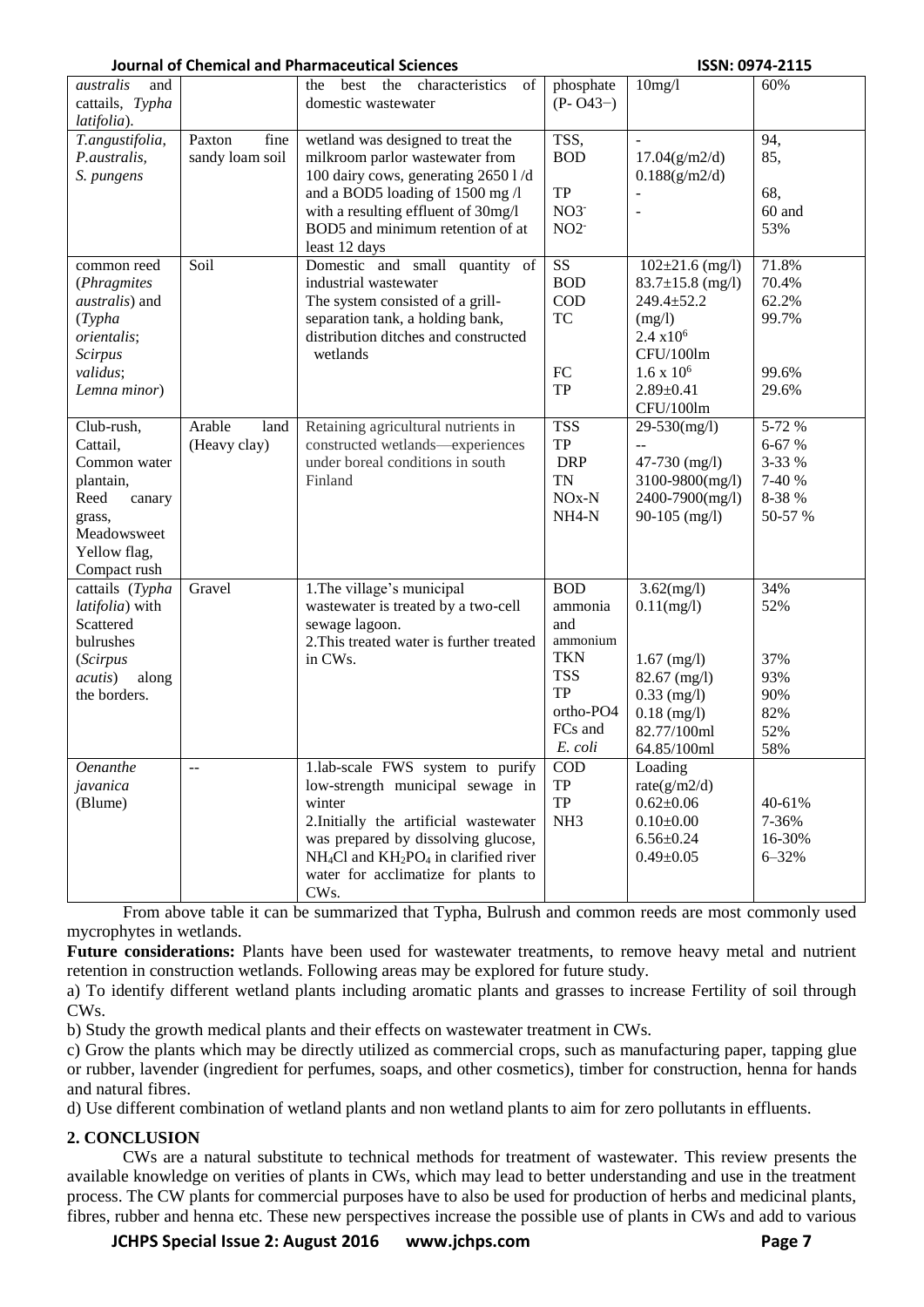factors to be thinking about when planning vegetation and management practices for CWs. However, for excellent treatment of wastewater our knowledge about the complex system involving the plants, microorganisms, soil matrix and other constituents in wastewater their dealings will be also required.

# **REFERENCES**

Akratos C.S, Tsihrintzis V.A, Effect of temperature, HRT, vegetation and porous media on removal efficiency of pilot-scale horizontal subsurface flow constructed wetlands, Ecological engineering, 29, 2007, 173–191.

Armstrong J, Armstrong W, Beckett P.M, Phragmites australis: Venturi- and humidity-induced convections enhance rhizome aeration and rhizosphere oxidation, New Phytologist, 120, 1992, 197-207.

Armstrong W, Cousins D, Armstrong J, Turner D.W, and Beckett P.M, Oxygen Distribution in Wetland Plant Roots and Permeability Barriers to Gas-exchange with the Rhizosphere: a Microelectrode and Modelling Study with Phragmites australis, Annals of Botany, 86, 2000, 687-703.

Brix H, and Arias CA, The use of vertical flow constructed wetlands for on-site treatment of domestic wastewater, New Danish Gudide lines, Ecological engineering, 25 (5), 2005, 491-500.

Brix H, Do macrophytes play a role in constructed treatments wetland?, Water Sci. Technol., 35, 1997, 11–17.

Brix H, How 'green' are aquaculture, constructed wetlands and conventional wastewater treatment systems?, [Water](http://www.sciencedirect.com/science/journal/02731223)  [Science and Technology](http://www.sciencedirect.com/science/journal/02731223)**,** [40](http://www.sciencedirect.com/science/journal/02731223/40/3) (3), 1999, 45–50.

Brix H, Use of constructed wetlands in water pollution control: Historical development, Present status and future perspective, Water Science Tech, 30, 1994, 209-223.

Burgoon P.S, Reddy K.R, and De Busk T.A, Performance of subsurface flow wetlands with batch-load and continuous-flow conditions, Water environmental research, 67 (50), 1995, 855- 862.

Caselles-Osorio A, and Garci J, Impact of different feeding strategies and plant presence on the performance of shallow horizontal subsurface-flow constructed wetlands, Science of the Total Environment, 378, 2007, 253–262.

Chen Y, Wen Y, Zhou A, Zhiru J, Tang Z, Li L, Zhou Q, Effects of cattail biomass on sulphate removal and carbon sources competition in subsurface-flow constructed wetlands treating secondary effluent, Water Research, 2014, 591  $-610.$ 

Cronk J.K, and Fennessy M.S, Wetland Plants: Biology and Ecology, https://books.google.co.in/books?, Lewis Publishing, Boca Raton, 2001, 7.

Duffj H, Carpenter K.D, Snyderd T, Lee K.K, Avanzino R.J, and Triska F.J, Phosphorus and nitrogen legacy in a restoration wetland, upper klamath lake, oregon, Wetlands, 29 (2), 2009, 735–746.

Garcia J, Aguirre P, Barragian J, Mujeriego R, Matamoros V, and Bayon J.M, Effect of key design parameters on the efficiency of horizontal subsurface flow constructed wetlands, Ecological Engineering, 25, 2005, 405–418.

Garcia J, Aguirre P, Mujeriego R, Huang Y, Ortiz L, Bayona M.J, Initial contaminant removal performance factors in horizontal flow reed beds used for treating urban wastewater, Water Research, 38, 2004, 1669–1678.

Garcia J, Diederik P.L, Rousseau, Jordi Morato, Lesage E, Matamoros V, and Bayona J. M, Contaminant Removal Processes in Subsurface-Flow Constructed Wetlands: A Review, Critical Reviews in Environmental Science and Technology, 40, 2010, 561–661.

Haiming Wu, Zhang J, Ngo H.H, Wenshan G, Zhen H, Shuang L, Jinlin F, Hai L, A review on the sustainability of constructed wetlands for wastewater treatment: Design and operation, Bioresource Technology, 2014.

Jia W, Zhang J, Li P, Xie H, Wu J, Wang J, Nitrous oxide emissions from surface flow and subsurface flow constructed wetland microcosms: Effect of feeding strategies, Ecological Engineering, 37, 2011, 1815– 1821.

Jianfeng Ye, Liang Wang, Dan Li, Wei Han, Chao Ye, Vertical oxygen distribution trend and oxygen source analysis for vertical-flow constructed wetlands treating domestic wastewater, Ecological Engineering, 41, 2012, 8–12.

Kadlec R.H, and Wallace S.D, Treatment wetlands, Taylor & Francis, Second Edition, Ch-1, 3, 2009.

Kimberley Camerona K, Madramootoob C, Crollac, Christopher Kinsley C, Pollutant removal from municipal sewage lagoon effluents with a free-surface wetland, Water Research, 37, 2003, 2803–2812.

Klomjek P, and Nitisoravut S, Constructed treatment wetland: a study of eight plant species under saline conditions, Chemosphere, 89, 2012, 724–731.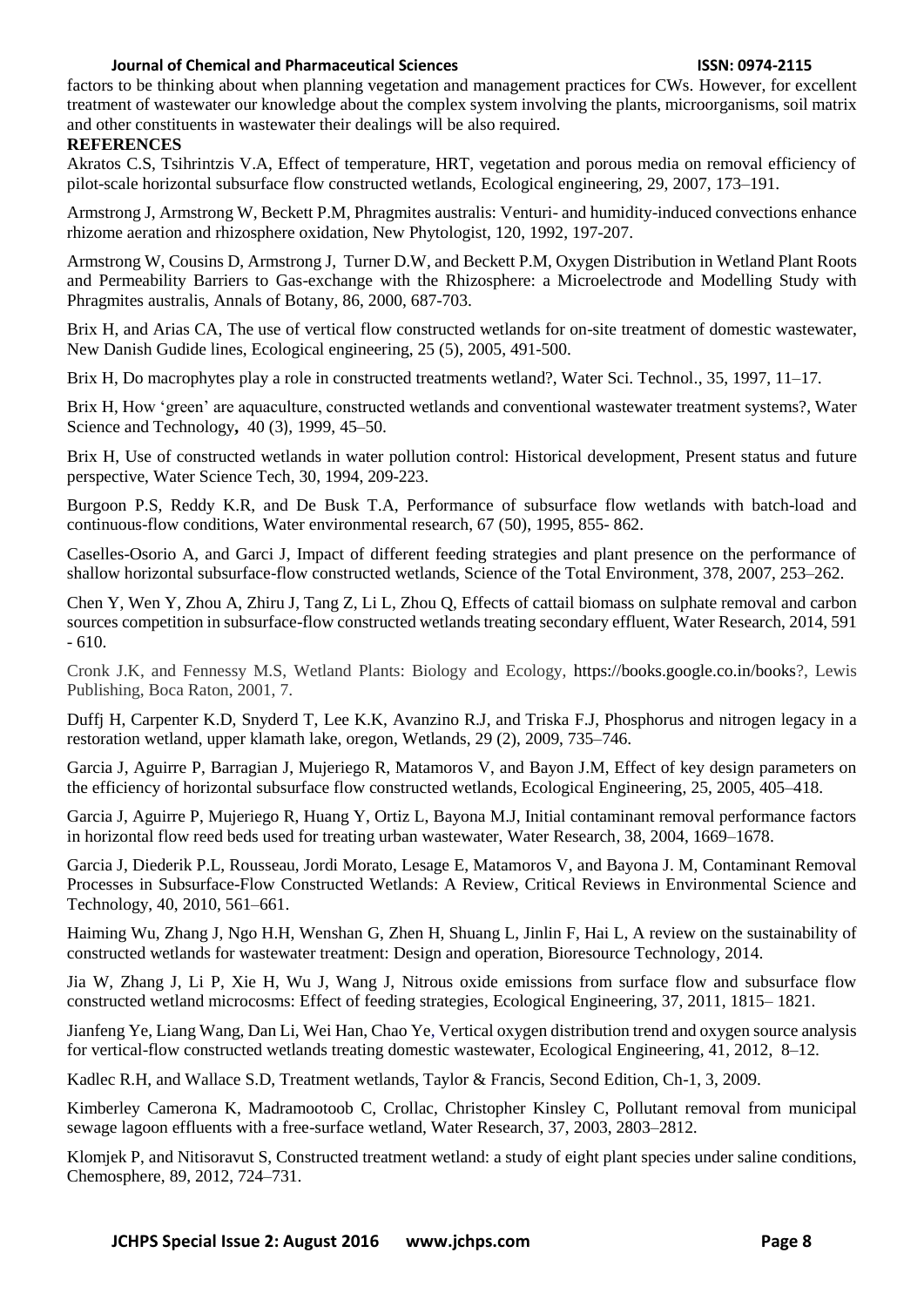Koottatep T, and Polprasert C, Role of plant uptake on nitrogen removal in constructed wetlands located in the tropics, Wat. Sci. & Tech., 36 (12), 1997, 1-8.

Koskiaho J, Ekholm P, Raty M, RiihimakiJuha, Puustinen M, Retaining agricultural nutrients in constructed wetlands-experiences under boreal conditions, Ecological Engineering, 20, 2003, 89 -103.

Kozlowski T.T, Responses of woody plants to flooding and salinity, Tree Physiology Monograph No. 1, 1997, 1- 29.

Lucas W.C, and Greenway M, Nutrient retention in vegetated and non-vegetated bio retention mesocosms, J. Irrig. Drain Eng., 134 (5), 2008, 613–623.

Maltby E, Functional Assessment of Wetlands, Towards Evaluation of Ecosystem Services, Woodhead Publishing Limited/Oxford and CRC Press, Boca Raton, 2009, 139.

Menon R, and Holland M.M, Phosphorus Retention in Constructed Wetlands Vegetated with Juncus effusus, Carexlurida and Dichantheliumacuminatum var. Acuminatum, Water Air Soil Pollution, 224-1602, 2013, 1-11.

Mustafa A, Constructed Wetland for Wastewater Treatment and Reuse: A Case Study of Developing Country, International Journal of Environmental Science and Development, 4 (1), 2013, 20-24.

Newman J.M, Clausen J.C, and Neafsey J.A, Seasonal performance of a wetland constructed to process dairy milk house wastewater in Connecticut, Ecological Engineering, 14, 2000, 181–198.

O'Neill A, Foy R.H, and Phillips D.H, Phosphorus retention in a constructed wetland system used to treat dairy wastewater, Bio resource Technology, 102, 2011, 5024–5031.

Osorio A.C, and Garcia J, Impact of different feeding strategies and plant presence on the performance of shallow horizontal subsurface-flow constructed wetlands, Science of the Total Environment, 378, 2007, 253–262.

Osundina M.A, and Osonubi O, Adventitious roots, leaf abscission and nutrient status of flooded Gmelina and Tectona seedlings, Tree Physiology, 5, 1989, 473-483.

Pant H.K, Reddy K.R, and Lemon E, Phosphorus retention capacity of root bed media of sub-surface flow constructed wetlands, Ecological Engineering, 17, 2001, 345–355.

Rai U.N, Tripathi R.D, Singh N.K, Upadhyay A.K, Dwivedi S, Shukla M.K, Mallick S, Singh S.N, Nautiyal C.S, Constructed wetland as an ecotechnological tool for pollution treatment for conservation of Ganga River, Bio resource Technology, 148, 2013, 535–541.

Rebecca C. Miller, and Zedler J.B, Responses of native and invasive wetland plants to hydroperiod and water depth, Plant Ecology, 167, 2003, 57–69.

Reddy K.R, Patrick W.H, Lindau C.W, Nitrification-denitrification at the plant root-sediment interface in wetlands, Limnol. Oceanogr., 34 (6), 1989, 1004-1013.

Reed S.C, and Brown D.S, Constructed wetland design -the First Generation, Water Environment Research, 64, 1992, 776-781.

Romanowski N, Planting Wetlands + Dams: A Practical Guide to Wetland Design, Construction + propagation, University of New South Wales press Ltd., UNSW Sydney NSW 2052, Australia, 1st ed., 1998, 43.

Sohair I. Abou-Elela, Golinielli G, Enas M. Abou-Taleb, Mohamed S. Hellal, Municipal wastewater treatment in horizontal and vertical flows constructed wetlands, Ecological Engineering, 61, 2013, 460–468.

Song Z, Zheng Z, Li J, Suna X, Hana X, Wang W, Xua M, Seasonal and annual performance of a full-scale constructed wetland system for sewage treatment in China, Ecological Engineering, 26, 2006, 272–282.

Tanner C.C, Plants as ecosystem engineers in subsurface-flow treatment wetlands, [Water Sci Technol.](http://www.ncbi.nlm.nih.gov/pubmed/11804163), 44 (11-12), 2001, 9-17.

Toet S, Hersbach L, Logtestijn V, Kampf R, Schreijer M, and Verhoeven J.T.A, The effect of hydraulic retention time on the removal of pollutants from sewage treatment plant effluent in a Surface-flow wetland system, Wetlands*,*  25 (2), 2005, 375–391.

Vymazal J, Constructed wetlands for treatment of industrial wastewaters: A review, Ecological Engineering, 73, 2014, 724–751.

Vymazal J, Constructed wetlands for wastewater treatment: A review, Proceeding of Taal: 12th world lake conference, 2007, 965-980.